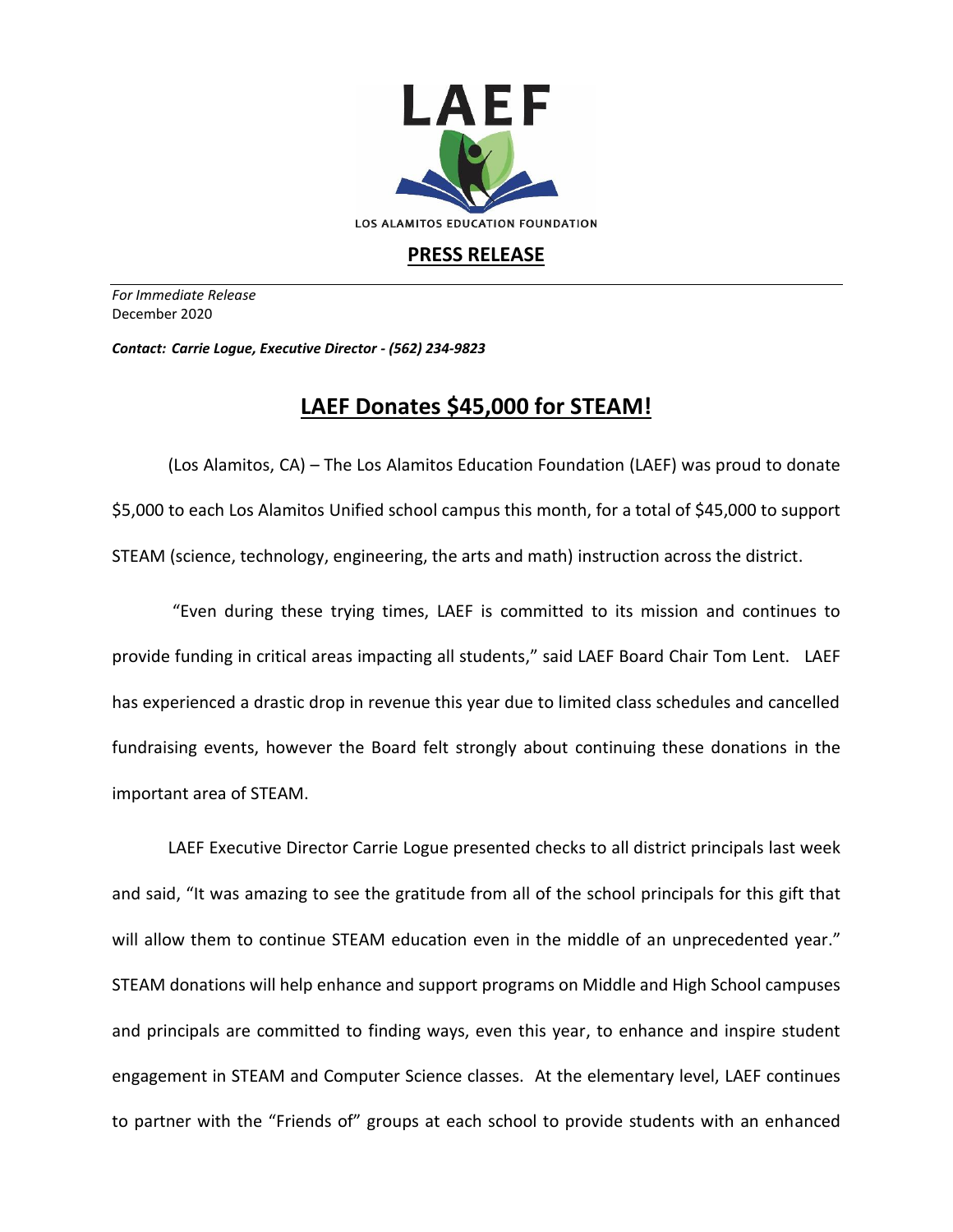educational experience from credentialed teachers and help extend the STEAM Initiative across the district.

To date, LAEF has donated a total of \$225,000 to support the salaries for Elementary School Media Center/STEAM teachers and a total of \$97,500 to middle schools and LAHS to support STEAM programs.

The STEAM donations are due to the community's support of LAEF's King & Queen of Hearts campaign. The campaign ended on February 7th at the Royal Gala and raised over \$135,000. The current Queen of Hearts is retired superintendent Dr. Sherry Kropp. This year's Royal Gala will look a little different with a Fundraising February campaign in lieu of a traditional gala. LAEF will continue to honor a member of our community with strong ties to the district and the foundation. With the community's help, LAEF will continue to raise money for funding in critical areas.

LAEF is the non-profit partner of Los Alamitos Unified School District. LAEF enhances educational excellence by providing after-school and summer enrichment programs to children in grades Pre-K to 12. LAEF impacts all students by providing significant funding for STEAM teachers and instruction, as well as igniting new programs and providing valuable resources. For more information, visit www.LAEF4kids.org or call (562) 799-4700 Extension 80424 today.